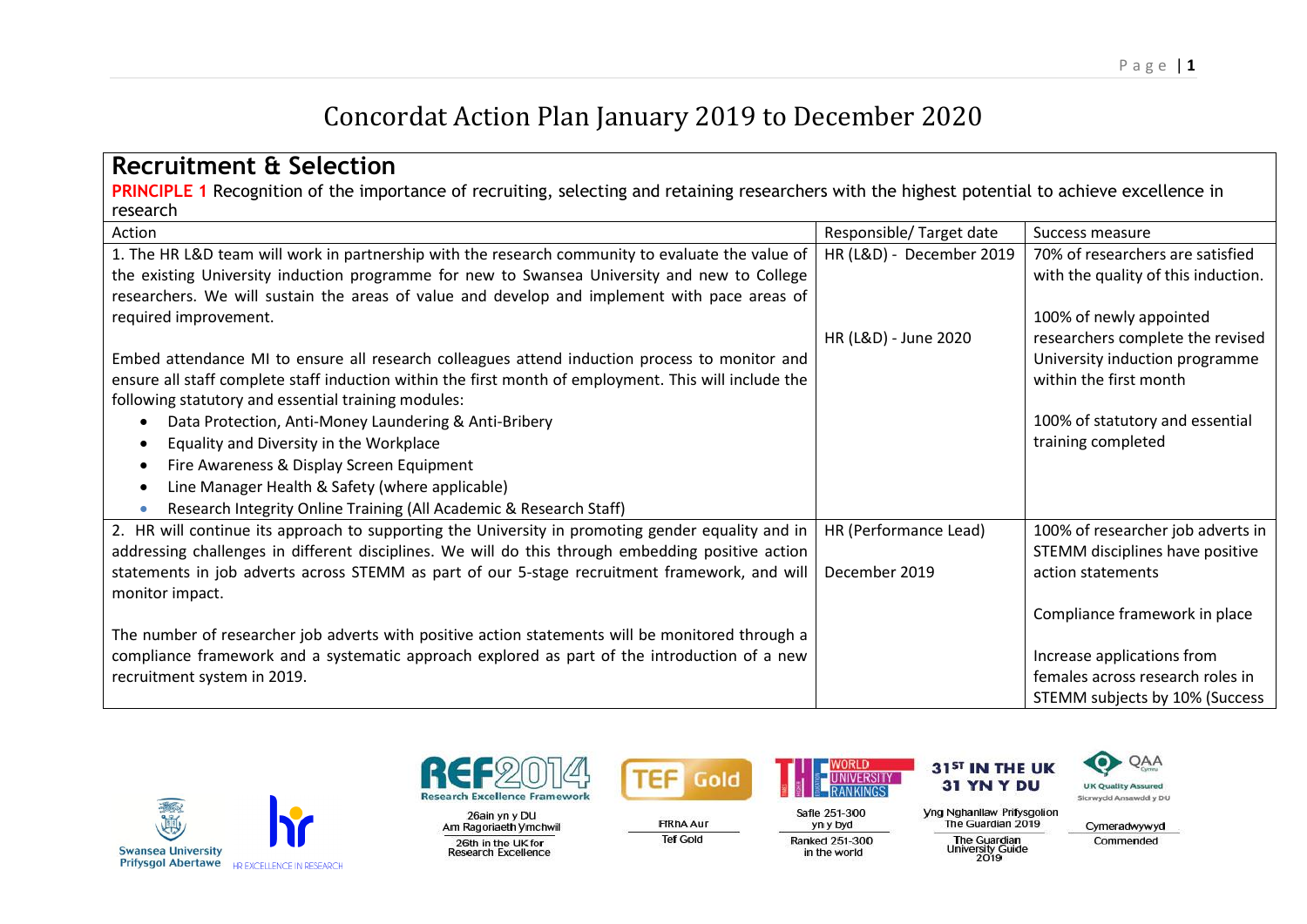|                                                                                                        |                     | rates for $2017/18 = 13.12\%$      |
|--------------------------------------------------------------------------------------------------------|---------------------|------------------------------------|
|                                                                                                        |                     | All recruitment and selection      |
|                                                                                                        |                     | procedures are transparent and     |
|                                                                                                        |                     | policies/procedures are            |
|                                                                                                        |                     | published on the University        |
|                                                                                                        |                     | webpages                           |
| 3. CROS 2017 indicated that 10.75% of Swansea researchers had not received a written summary of        | HR - September 2019 | 100% Research staff are            |
| what the job entailed at appointment (compared to 5.54 % nationally).                                  |                     | recruited and appointed to a       |
|                                                                                                        |                     | written job description and are    |
| No job will be advertised without job description in place.                                            |                     | clear on the purpose of their role |
|                                                                                                        |                     |                                    |
| We will skill PI's to ensure Job descriptions are clear, state the requirements of the role and detail |                     | Workshops delivered on writing     |
| the level of information that any particular applicant would need.                                     |                     | job descriptions with evaluation   |
|                                                                                                        |                     | showing 100% participants able     |
| We will utilise CROS 2019 & 2021 to assess whether the action has made a difference.                   |                     | to develop quality job             |
|                                                                                                        |                     | descriptions that are clear, state |
| As part of our revised and improved recruitment framework we will engage with successful               |                     | the requirements of the role and   |
| applicants to explore their experience and monitor compliance via our new recruitment process for      |                     | detail the level of information    |
| all appointments, including research.                                                                  |                     | that an applicant would need       |
|                                                                                                        |                     |                                    |
|                                                                                                        |                     |                                    |

## **B. Recognition and Value**

PRINCIPLE 2 Researchers are recognised and valued by their employing organisation as an essential part of their organisation's human resources and a key component of their overall strategy to develop and deliver world-class research.

| 4. Continue to sustain 100% PDR participation rates for research staff colleagues - enabling     | HR                       | 100% eligible research staff have |
|--------------------------------------------------------------------------------------------------|--------------------------|-----------------------------------|
| research staff to have meaningful professional development conversations regarding their current | Interim professional     | an professional development       |
| role and their career aspirations                                                                | development reviews (1st | discussion with their reviewer    |
|                                                                                                  | March $-31st$ May 2019,  | with clear outcomes linked to     |





26ain yn y DU Am Ragoriaeth Ymchwil 26th in the UK for<br>Research Excellence



**FfRhAAur** 

**Tef Gold** 

yn y byd

Ranked 251-300

in the world

Safle 251-300



| <b>Nahanllaw Prifysgolion</b>                          |            |
|--------------------------------------------------------|------------|
| The Guardian 2019                                      | <b>Cym</b> |
| <b>The Guardian</b><br><b>University Guide</b><br>2019 | Cor        |

eradwywyd Commended

UK Quality Assured

Sicrwydd Ansawdd y DU

r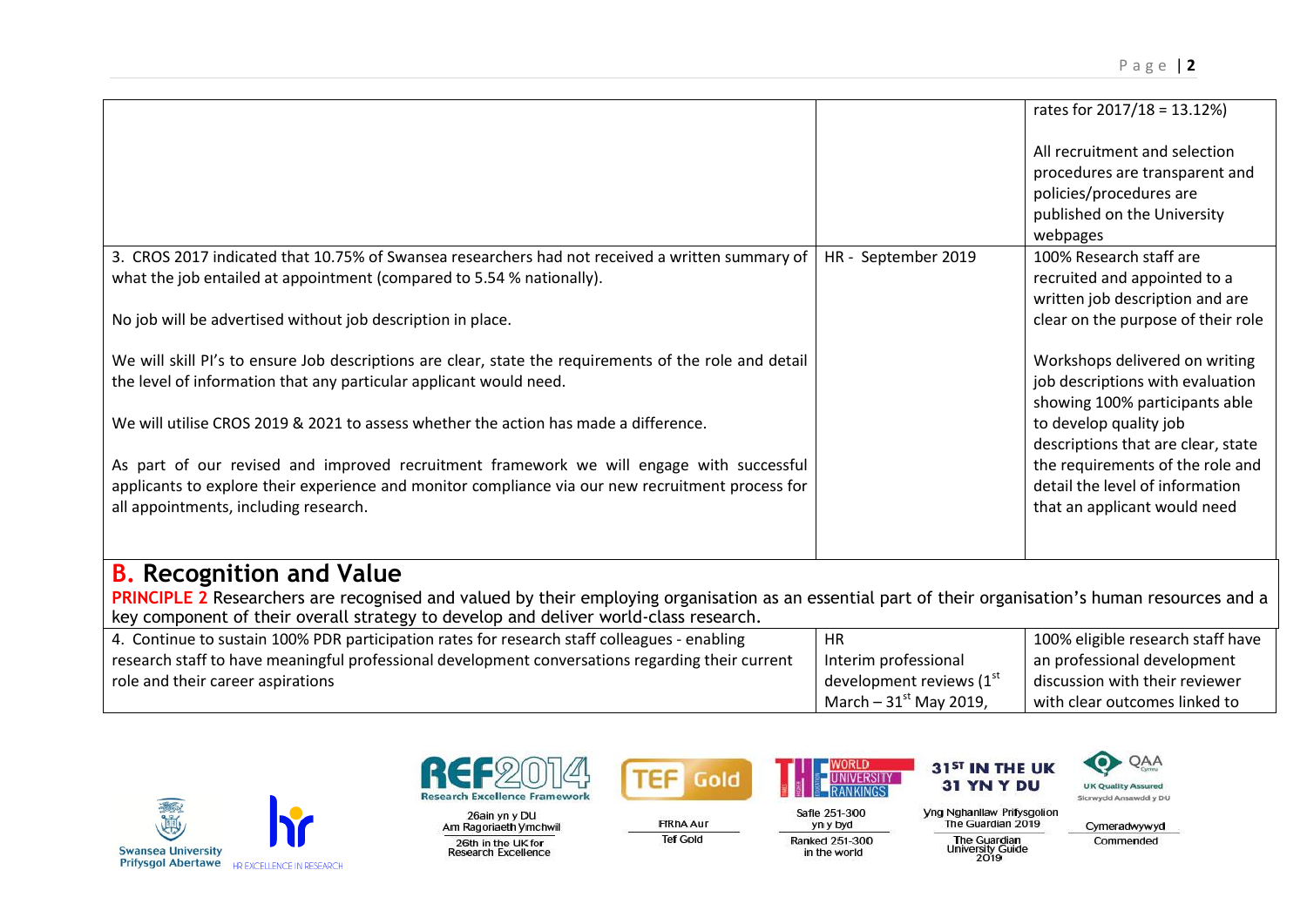|                                                                                                                                                                                                                                        | 2020)<br>Annual professional<br>development reviews (1st<br>September $-30th$<br>November 2019, 2020) | development and training<br>support                                                                                                                                                                                                    |
|----------------------------------------------------------------------------------------------------------------------------------------------------------------------------------------------------------------------------------------|-------------------------------------------------------------------------------------------------------|----------------------------------------------------------------------------------------------------------------------------------------------------------------------------------------------------------------------------------------|
| 5. Continue to increase Research fellowship opportunities including recruitment of 'FloMo' Fellows<br>(second cohort) with dedicated support provided.                                                                                 | <b>Associate Director, REIS</b><br>December 2020                                                      | Year on year increase in research<br>fellowships by 20% from baseline<br>of 37 (2016-2018)                                                                                                                                             |
| 6. Continue to offer flagship public engagement events such as the Swansea Science Festival, Three<br>Minute Thesis, Fame lab and Research as Art to provide researchers with an opportunity to develop<br>their communication skills. | <b>REIS</b><br>December 2019                                                                          | 100% researchers are made<br>aware of opportunities to<br>develop their communication<br>and researcher participation in<br>each event measured                                                                                        |
| 7. Continue to commit University budget and engage in Welsh Crucible as a means of developing<br>future research leaders, and monitor researcher attendance at roadshows / engagement sessions.                                        | L&D Manager, HR<br>November 2020                                                                      | 100% eligible researchers<br>contacted and invited to<br>information workshops to raise<br>awareness of Welsh Crucible and<br>to encourage applications from<br>researchers interested in<br>developing as a future research<br>leader |
| 8. We will encourage applications from Early Career Researcher's to the University Research and<br><b>Innovation Awards.</b>                                                                                                           | <b>Associate Director, REIS</b><br>December 2019                                                      | Researchers are recognised in<br>University Research and<br><b>Innovation Awards ceremony</b><br>through nomination and success<br>in the Rising Star - Early Career<br>(January 2020)                                                 |
| <b>C.</b> Support and Career Development                                                                                                                                                                                               |                                                                                                       |                                                                                                                                                                                                                                        |





26ain yn y DU<br>Am Ragoriaeth Ymchwil 26th in the UK for<br>Research Excellence



**TEF** 

**FfRhAAur** 

**Tef Gold** 

31<sup>ST</sup> IN THE UK **JNIVERSITY** 

**Yng Nghanllaw Prifysgolion<br>The Guardian 2019** Safle 251-300 yn y byd Ranked 251-300

in the world

The Guardian<br>University Guide<br>2019

31 YN Y DU



Cymeradwywyd

Commended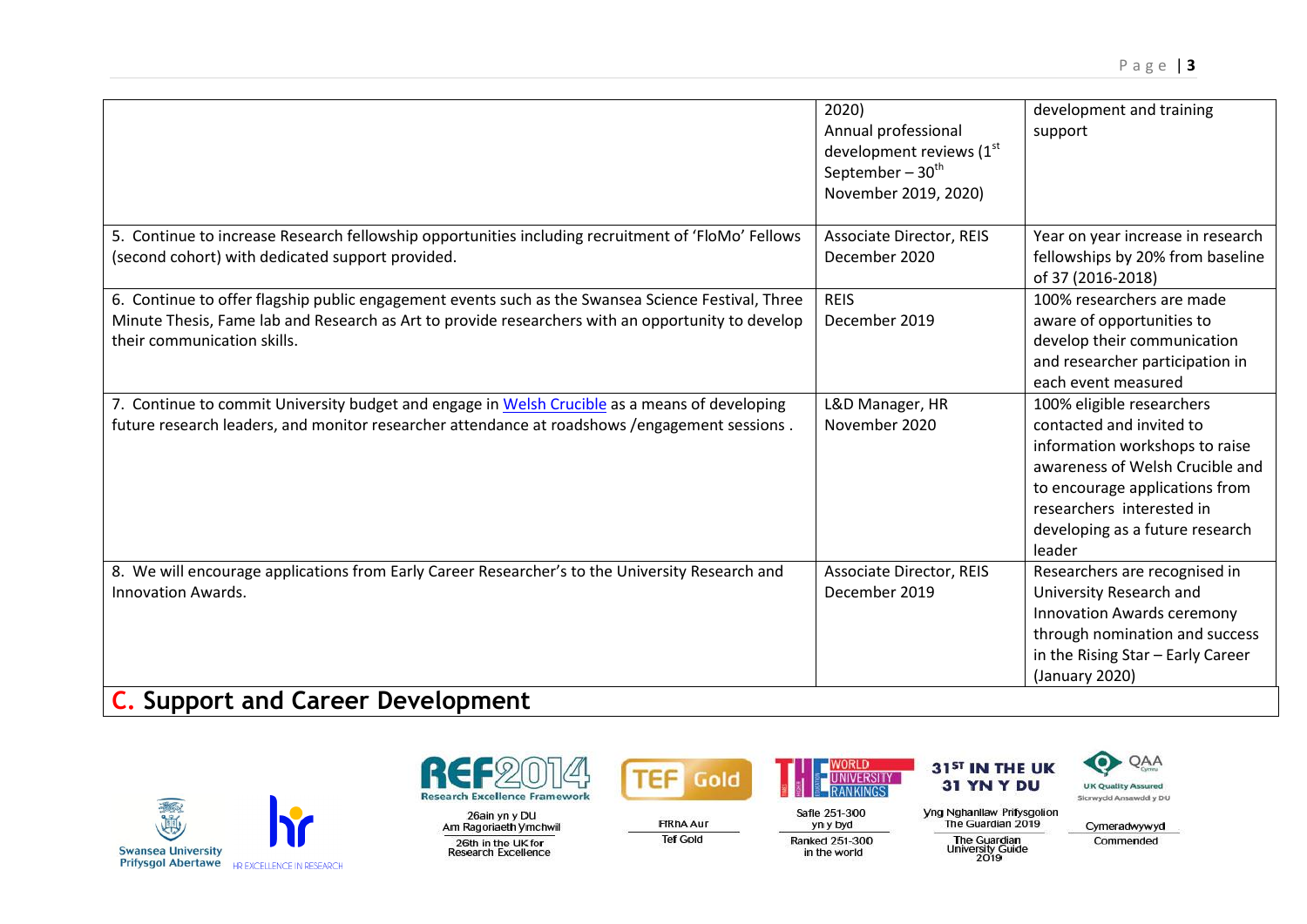**PRINCIPLE 3** Researchers are equipped and supported to be adaptable and flexible in an increasingly diverse, mobile, global research environment. PRINCIPLE 4 The importance of researchers' personal and career development, and lifelong learning, is clearly recognised and promoted at all stages of their career.

| 9. Feedback from RSWG highlights that some ECRs are not familiar with the opportunities for           | Head of Transformation,    | Revised researcher promotion                                                                                            |
|-------------------------------------------------------------------------------------------------------|----------------------------|-------------------------------------------------------------------------------------------------------------------------|
| promotion or other career routes.                                                                     | HR;                        | webpages in place, containing                                                                                           |
|                                                                                                       | Deputy Head of Research    | clear and consistent messages /                                                                                         |
| The University will ensure that policies, processes and timescales for researcher promotion are clear | Development, REIS          | timescales                                                                                                              |
| and accessible.                                                                                       | December 2019              |                                                                                                                         |
|                                                                                                       |                            | Systematic approach in place                                                                                            |
| The University will develop and implement a systematic approach to monitor the number of              |                            | that monitors:                                                                                                          |
| successful promotions, applications for fellowships and other career progression opportunities.       |                            | numbers of research<br>staff applying for (i)<br>fellowships and (ii)<br>promotion<br>researcher promotion<br>$\bullet$ |
|                                                                                                       |                            | success rates by gender<br>and race                                                                                     |
| Develop and implement a transparent and systematic approach to embed Academic Career                  | Head of Transformation,    | ACP included in researcher                                                                                              |
| Pathways (ACP) in researcher promotion.                                                               | <b>HR</b><br>December 2020 | promotion                                                                                                               |
|                                                                                                       |                            | Researcher promotion                                                                                                    |
|                                                                                                       |                            | workshops implemented with                                                                                              |
|                                                                                                       |                            | 100% of researchers attending                                                                                           |
|                                                                                                       |                            | stating they are clear about the<br>University process for promotion.                                                   |
|                                                                                                       |                            |                                                                                                                         |





26ain yn y DU Am Ragoriaeth Ymchwil 26th in the UK for<br>Research Excellence



**FfRhAAur** 

**Tef Gold** 

Safle 251-300

yn y byd

Ranked 251-300

in the world

31<sup>ST</sup> IN THE UK 31 YN Y DU



| тийнаннам снихайлтын<br>The Guardian 2019              |  |
|--------------------------------------------------------|--|
| <b>The Guardian</b><br><b>University Guide</b><br>2019 |  |

Cymeradwywyd Commended

UK Quality Assured

О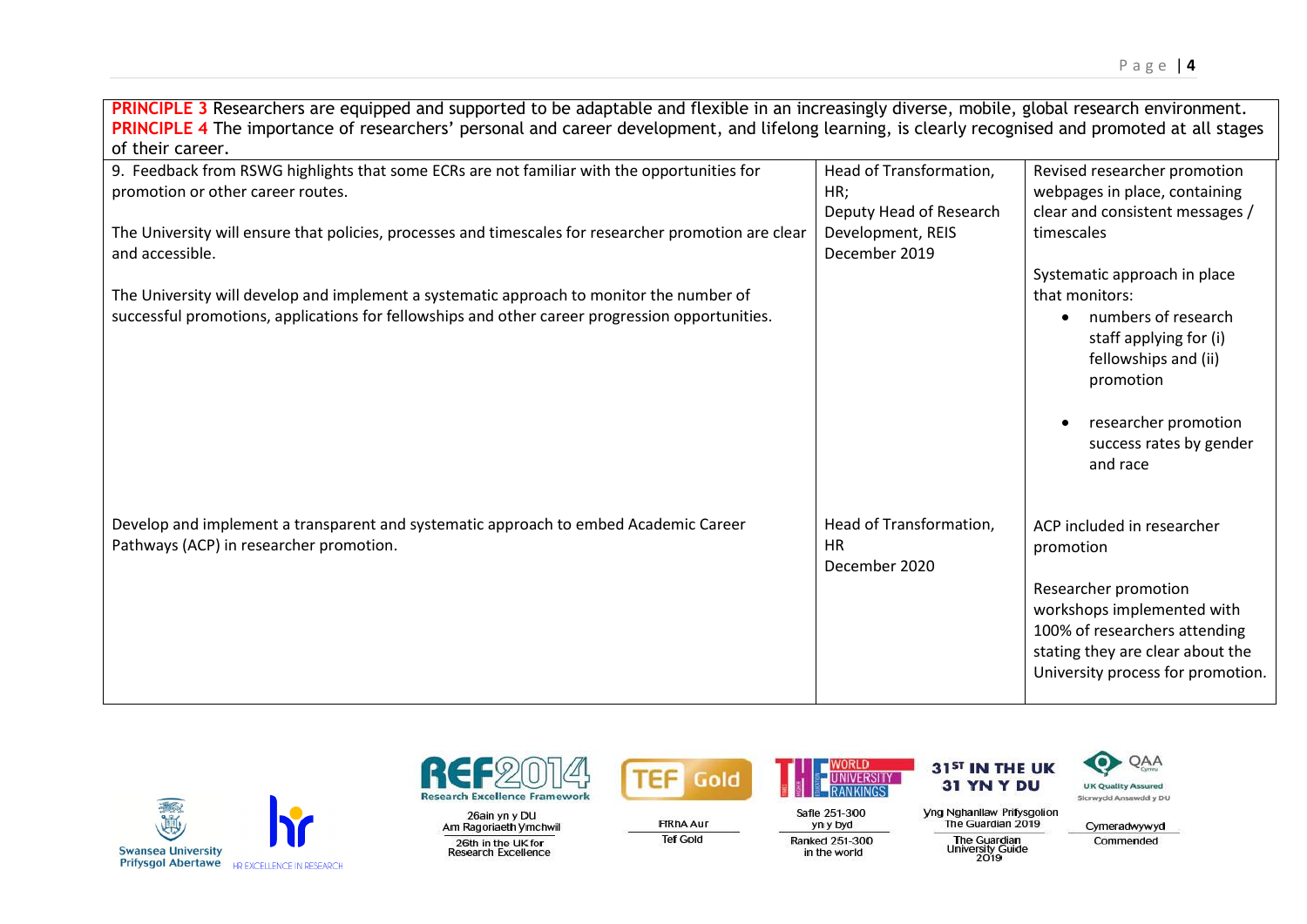| 10. Continue approach for PIs in terms of developing their leadership through the University Core   | HR L&D                          | 100% eligible staff having        |
|-----------------------------------------------------------------------------------------------------|---------------------------------|-----------------------------------|
| Leadership Development programme and 360 leadership feedback                                        | December 2020                   | engaged / completed               |
|                                                                                                     |                                 | development by December 2020.     |
| 11. Package the University researcher support (training, online resources, coaching, mentoring and  | HR, REIS, RSWG, Hubs,           | New University Research           |
| research guidance) in one clear communication and use the research hubs and RSWG to                 | Marketing, Recruitment          | webpages designed, developed &    |
| disseminate                                                                                         | and International               | implemented enabling Research     |
|                                                                                                     | Development                     | Staff to navigate and access      |
|                                                                                                     | <b>March 2019</b>               | university wide services /        |
|                                                                                                     |                                 | opportunities.                    |
| 12. Although mentoring is supported by the University – not all researchers are aware of it         | L&D Manager, HR                 | 100% of new research staff are    |
| (feedback from the RSWG).                                                                           | <b>July 2019</b>                | offered a mentor as part of their |
|                                                                                                     |                                 | appointment and induction         |
| The HR L&D team will work in partnership with the research community to evaluate the value of       |                                 | process.                          |
| existing mentoring, sustain the areas of value and develop and implement areas of required          | L&D Manager, HR                 | HR L&D deliver 8 mentoring skills |
| improvement.                                                                                        | May 2020                        | workshops across the reporting    |
|                                                                                                     |                                 | period.                           |
|                                                                                                     |                                 | Establish a baseline percentage   |
|                                                                                                     |                                 | of respondents who have a         |
|                                                                                                     |                                 | mentor in CROS 2019 and           |
|                                                                                                     |                                 | increase by 10% in 2021.          |
| 13. Increase awareness of PI's of costing researcher career development into funding bids.          | <b>Associate Director, REIS</b> | Career development for            |
|                                                                                                     | December 2019                   | researchers included in the       |
|                                                                                                     |                                 | University research support       |
|                                                                                                     |                                 | process and evident in funding    |
|                                                                                                     |                                 | bids                              |
| Engage all new PGR supervisors in Supervision training and review and evaluate the<br>14.           | <b>Head of Postgraduate</b>     | Revised suite of PGR Supervision  |
| programme.                                                                                          | Research, PGR Office            | training in place, 100% new PGR   |
| Monitor engagement with the suite of four training modules specifically to support PGR supervisors. | September 2019                  | supervisors receive the training  |
| All new to supervision or new to supervising at Swansea complete 'PGR Supervision at Swansea        |                                 | on time                           |





26ain yn y DU<br>Am Ragoriaeth Ymchwil 26th in the UK for<br>Research Excellence



**FfRhAAur** 

**Tef Gold** 

**UNIVERSITY** 

in the world

**Yng Nghanllaw Prifysgolion<br>The Guardian 2019** 

Safle 251-300 yn y byd Ranked 251-300

The Guardian<br>University Guide<br>2019

31 YN Y DU



Cymeradwywyd Commended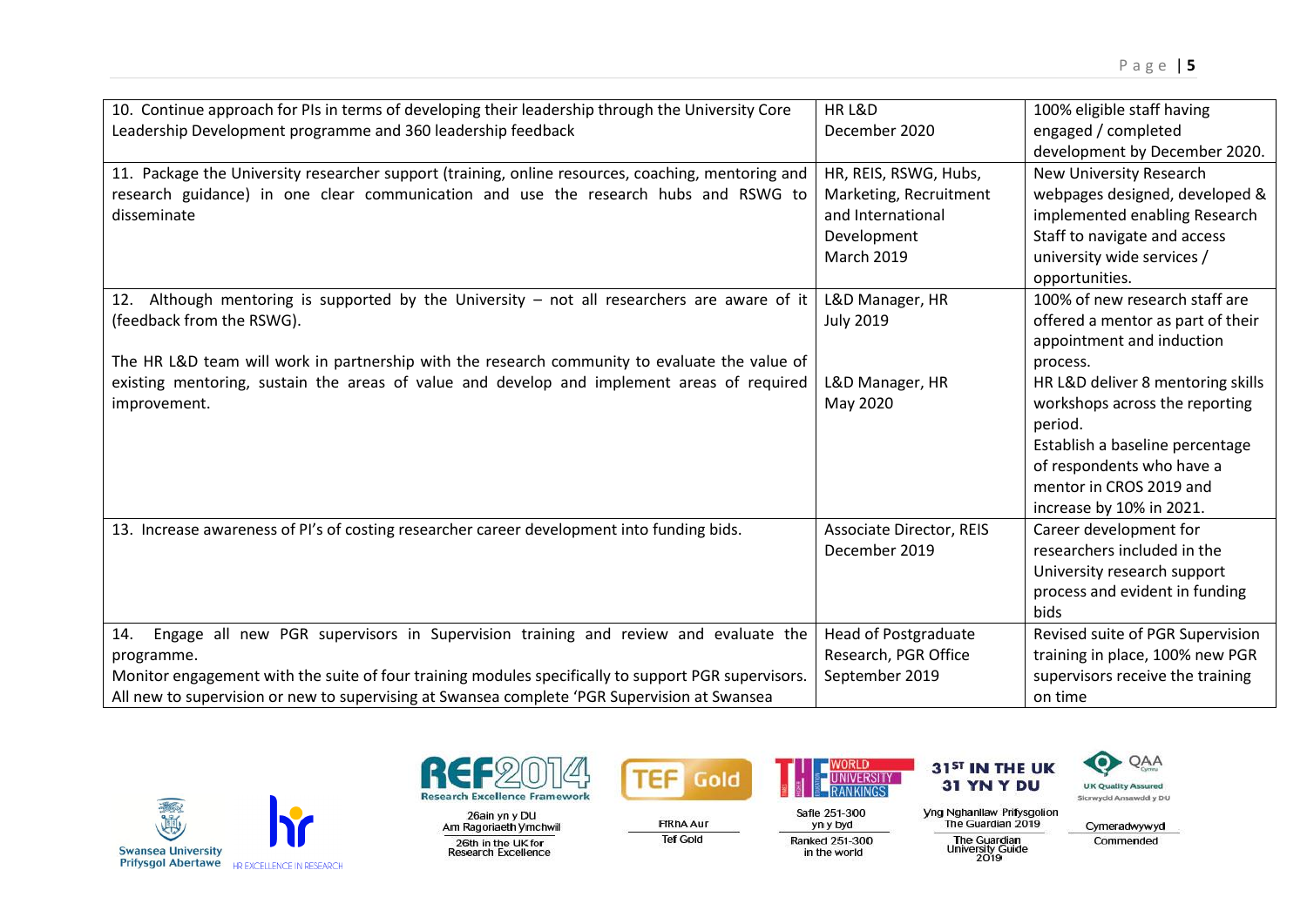| University.'                                                                                                                                                                                                                                                                                                                        |                                                                                      |                                                                                                                                                                                                                                                                           |
|-------------------------------------------------------------------------------------------------------------------------------------------------------------------------------------------------------------------------------------------------------------------------------------------------------------------------------------|--------------------------------------------------------------------------------------|---------------------------------------------------------------------------------------------------------------------------------------------------------------------------------------------------------------------------------------------------------------------------|
| Continue to support PIs in providing advice to research staff on the range of career<br>15.<br>opportunities by developing and implementing a checklist for PIs to discuss with their researchers<br>about career development at review meetings (in support of recommendation 13 of the Concordat).                                | L&D Manager, HR / Head of<br>Swansea Employability<br>Academy (SEA)<br>February 2019 | PIs continue to feel confident in<br>providing this advice (PIRLS 2019<br>confidence measure of 70%) and<br>researchers feel that their PDR<br>discussions are useful or very<br>useful in focusing their career<br>aspirations (greater than 60% in<br><b>CROS 2021)</b> |
| 16. CROS 2017 responses indicate that 12.5% of researchers had not participated in training or<br>other CPD activities. Although this is less than the national average (13.93%), Researches at the<br>Researcher Development Day 2017 felt that the capacity to attend training and development<br>opportunities remains an issue. | L&D Manager, HR/REIS<br>September 2019                                               | Increase the number of online<br>and short courses available to<br>researchers by 10%                                                                                                                                                                                     |
| <b>D.</b> Researchers' Responsibilities<br>PRINCIPLE 5 Individual researchers share the responsibility for and need to pro-actively engage in their own personal and career development, and<br>lifelong learning.                                                                                                                  |                                                                                      |                                                                                                                                                                                                                                                                           |
| 17. HR to implement a system to allow staff at the University to engage with mentors as part of<br>their continuing professional development.                                                                                                                                                                                       | HR L&D<br>January 2020                                                               | Mentoring contacts for 100%<br>Colleges identified and<br>mentoring activity taking place                                                                                                                                                                                 |
| 18. Researchers are responsible for the integrity of their research and for ensuring it is conducted<br>in an honest and ethical manner. Monitor and review researcher engagement with the online<br>training module for 'Research Integrity'                                                                                       | Research Integrity Lead<br>September 2019                                            | 100% completion for new<br>research staff and completion of<br>existing staff involved in research<br>monitored and reported                                                                                                                                              |
| 19. Researchers continue to engage in their personal and career development through the design,<br>development and implementation of a research staff development day, informed by researcher<br>feedback                                                                                                                           | <b>RSWG</b><br>November 2019                                                         | Implement a research staff<br>development day and use<br>feedback to inform future actions                                                                                                                                                                                |
| <b>E.</b> Equality & Diversity<br><b>PRINCIPLE 6</b> Diversity and equality must be promoted in all aspects of the recruitment and career management of researchers.                                                                                                                                                                |                                                                                      |                                                                                                                                                                                                                                                                           |





26ain yn y DU<br>Am Ragoriaeth Ymchwil 26th in the UK for<br>Research Excellence



**FfRhAAur** 

**Tef Gold** 



Safle 251-300

yn y byd

in the world

31<sup>ST</sup> IN THE UK 31 YN Y DU

**Yng Nghanllaw Prifysgolion<br>The Guardian 2019** Ranked 251-300

The Guardian<br>University Guide<br>2019



О

Commended

**UK Quality Assured** 

Sicrwydd Ansawdd y DU

QAA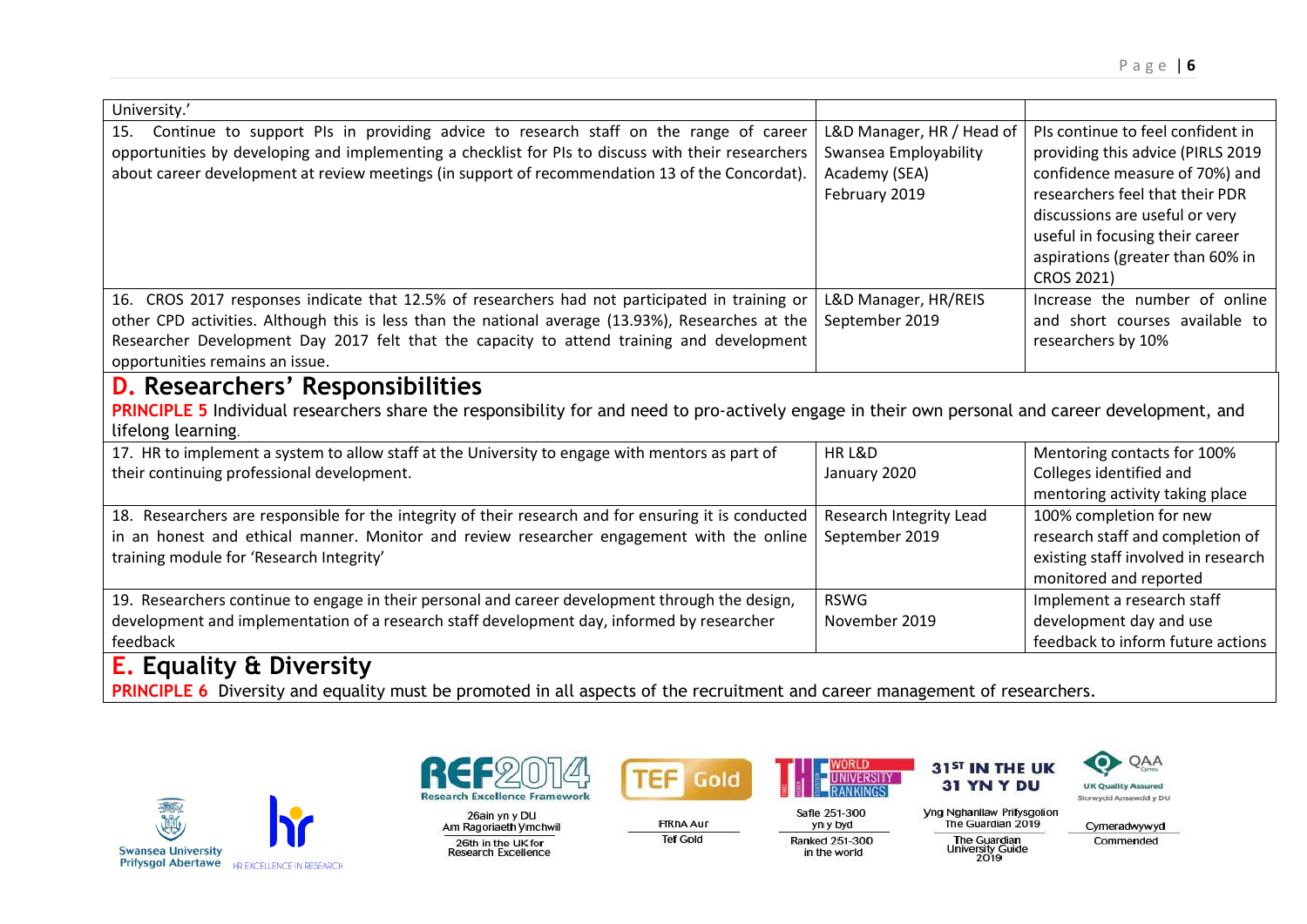| 20. Continue to engage with the Athena SWAN Charter as a means to identify and embed good<br>practice:<br>Law and Criminology, Computational Foundry (Bronze)<br>College of Engineering (Silver)<br>Medical School (Gold)                                                 | Head of Equality Team/<br><b>RSWG</b><br>April 2019                                                                  | <b>Colleges and Academic</b><br>Departments successfully gain<br>award                                                                                                                                                                                                                                                             |
|---------------------------------------------------------------------------------------------------------------------------------------------------------------------------------------------------------------------------------------------------------------------------|----------------------------------------------------------------------------------------------------------------------|------------------------------------------------------------------------------------------------------------------------------------------------------------------------------------------------------------------------------------------------------------------------------------------------------------------------------------|
| College of Human and Heath Sciences<br>(Silver)                                                                                                                                                                                                                           | November 2019                                                                                                        |                                                                                                                                                                                                                                                                                                                                    |
| 21. Using 5 stage recruitment process and management information, monitor and review<br>recruitment success rates by gender for all appointments, including research staff.                                                                                               | HR (Performance Lead)<br>January 2020                                                                                | 100% roles are planned and<br>recruited on time<br>Baseline data is established and<br>positive action taken to ensure<br>year on year improvement in<br>numbers of females progressing<br>through all stages of the<br>framework                                                                                                  |
| <b>F.</b> Implementation and Review<br>PRINCIPLE 7 The sector and all stakeholders will undertake regular and collective review of their progress in strengthening the attractiveness and<br>sustainability of research careers in the UK.                                |                                                                                                                      |                                                                                                                                                                                                                                                                                                                                    |
| 22. Ensure alignment between the actions relating to the Concordat, Athena Swan, Race Equality<br>Charters and PGR Matters. Work with the REF Manager to ensure that these support the<br>development of the Swansea REF Environment Statement and our Research Strategy. | <b>Head of Postgraduate</b><br>Research / Head of<br>Equality/Athena Swan and<br><b>REF Manager</b><br>February 2019 | Meet with the REF Manager to<br>ensure information and evidence<br>required for the REF submission<br>is available and work aligns with<br>the research strategy<br>All departments receive clear<br>guidance about information<br>required and provide appropriate<br>examples about local equality<br>initiatives to support REF |





26ain yn y DU<br>Am Ragoriaeth Ymchwil

26th in the UK for<br>Research Excellence



**FfRhAAur** 

**Tef Gold** 



Safle 251-300

yn y byd

Ranked 251-300

in the world

**UNIVERSITY** 

31<sup>ST</sup> IN THE UK 31 YN Y DU



Cymeradwywyd Commended

QAA

**Yng Nghanllaw Prifysgolion<br>The Guardian 2019** The Guardian<br>University Guide<br>2019